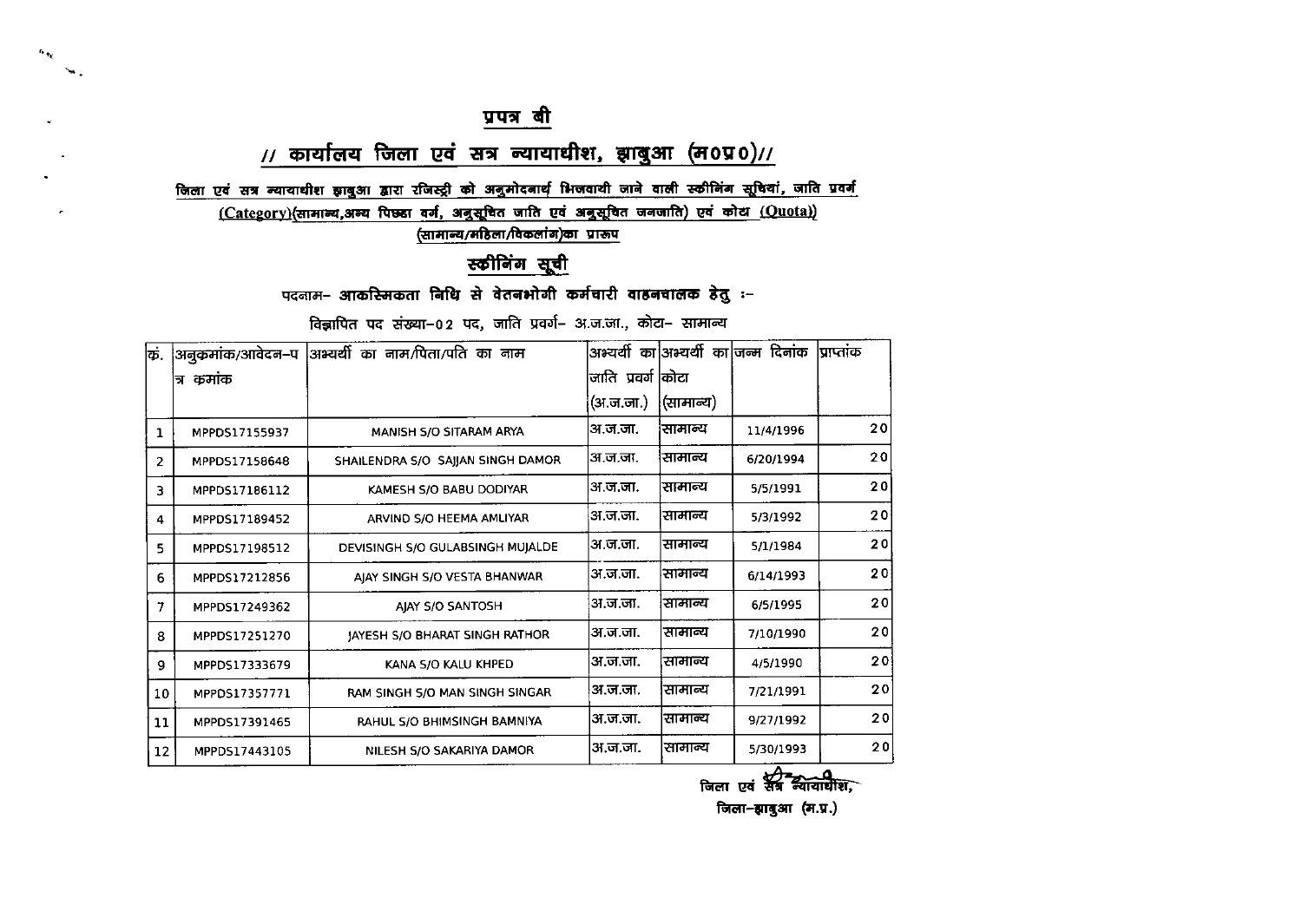$\epsilon_{xy}$ 

 $\epsilon$ 

 $\sim$  .

## // कार्यालय जिला एवं सत्र न्यायाधीश, झाबुआ (म0प्र0)//

जिला एवं सत्र न्यायाधीश झाबुआ द्वारा रजिस्ट्री को अनुमोदनार्थ भिजवायी जाने वाली स्कीनिंग सूचियां, जाति प्रवर्ग (Category)(सामान्य,अन्य पिछ्डा वर्ग, अनुसूचित जाति एवं अनुसूचित जनजाति) एवं कोटा (Quota)) (सामान्य/महिला/विकलांग)का प्रारूप

स्कीनिंग सूची

पदनाम- आकस्मिकता निधि से वेतनभोगी कर्मचारी/ भृत्य/ चौकीदार/ जलवाहक हेतु विज्ञापित पद संख्या-02 पद, जाति प्रवर्ग– अनारक्षित. कोटा– सामान्य

| क. | अनुकमांक/आवेदन–पत्र | अभ्यर्थी का नाम/पिता/पति                              |                      | अभ्यर्थी का जाति अभ्यर्थी का कोटा | जिन्म दिनांक | प्राप्तांक |
|----|---------------------|-------------------------------------------------------|----------------------|-----------------------------------|--------------|------------|
|    | किमाक               | नाम<br>का                                             | (अ.ज.जा.)<br>प्रवर्ग | (सामान्य)                         |              |            |
|    | MPPDS17253135       | <b>VIJAY KUMAR S/O MAHESH</b><br><b>CHANDRA</b>       | अनारक्षित            | सामान्य                           | 10/10/1992   | 27         |
|    | 2 MPPDS17302543     | <b>VIKAS S/O MUKESH</b><br><b>SHRIVASTAVA</b>         | अनारक्षित            | सामान्य                           | 8/12/1988    | 27         |
|    | 3 MPPDS17184255     | VIJENDRA KUMAR SINGH S/O<br><b>LALAN KISHOR SINGH</b> | अनारक्षित            | सामान्य                           | 9/15/1993    | 26         |
|    | 4 MPPDS17420280     | IQBAL S/O TAVAKKAL HUSAIN                             | अनारक्षित            | सामान्य                           | 11/28/1988   | 26         |
|    | 5 MPPDS17123784     | ROHIT SINGH S/O<br><b>SHIVNARAYAN</b>                 | अनारक्षित            | सामान्य                           | 7/4/1998     | 25         |
|    | 6 MPPDS17287132     | MANISH S/O BHARATKUMAR<br>ISHARMA                     | अनारक्षित            | सामान्य                           | 3/24/1990    | 25         |

जिला एवं सत्र न्यायाधीश. जिला-झाबुआ (म.प्र.)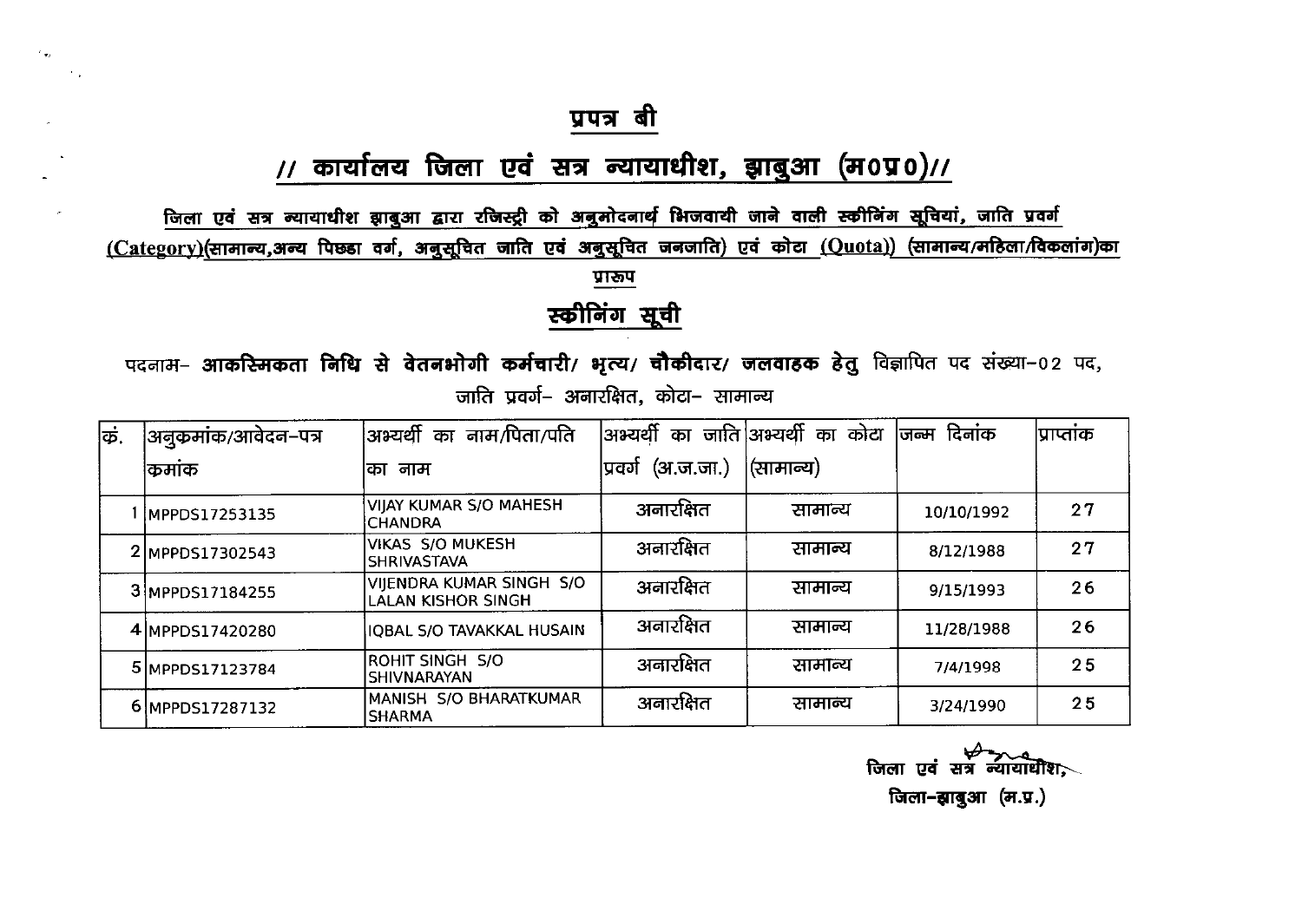$\sim$   $\,$ 

## // कार्यालय जिला एवं सत्र न्यायाधीश, झाबुआ (म0प्र0)//

जिला एवं सत्र न्यायाधीश झाबुआ द्वारा रजिस्ट्री को अनुमोदनार्थ भिजवायी जाने वाली स्कीनिंग सूचियां, जाति प्रवर्ग (Category)(सामान्य,अन्य पिछ्डा वर्ग, अनुसूचित जाति एवं अनुसूचित जनजाति) एवं कोटा (Quota)) (सामान्य/महिला/विकलांग)का प्रारूप स्कीनिंग सूची

पदनाम– आकस्मिकता निधि से वेतनभोगी कर्मचारी/ भृत्य/ चौकीदार/ जलवाहक हेतु विज्ञापित पद संख्या–01 पद, जाति प्रवर्ग– अन्य पिछड़ा वर्ग, कोटा- सामान्य

| कि. | अनूकमांक/आवेदन–पत्र | अभ्यर्थी का नाम/पिता/पति                  | अभ्यर्थी का जाति प्रवर्ग | कोटा<br> अभ्यर्थी का | दिनांक<br>जिन्म | प्राप्ताक |
|-----|---------------------|-------------------------------------------|--------------------------|----------------------|-----------------|-----------|
|     | कमाक                | का नाम                                    | पिछड़ा<br>वर्ग)<br>(अन्य | (सामान्य)            |                 |           |
|     | MPPDS17151440       | <b>GANASH S/O MOHAN LAL</b>               | अन्य पिछड़ा वर्ग         | सामान्य              | 6/5/1982        | 24        |
| 2   | MPPDS17265673       | RAVI S/O SHANKAR BHATI                    | अन्य पिछड़ा वर्ग         | सामान्य              | 6/11/1992       | 24        |
| 3   | MPPDS17463227       | RAMESH CHANDAR S/O<br> GOMAT SINGH RATHOR | पिछड़ा वर्ग<br>अन्य      | सामान्य              | 1/1/1983        | 24        |

जिला एवं सत्र ੰਕਸ਼ਹੋਇਸ਼ਿਸ जिला-झाबुआ (म.प्र.)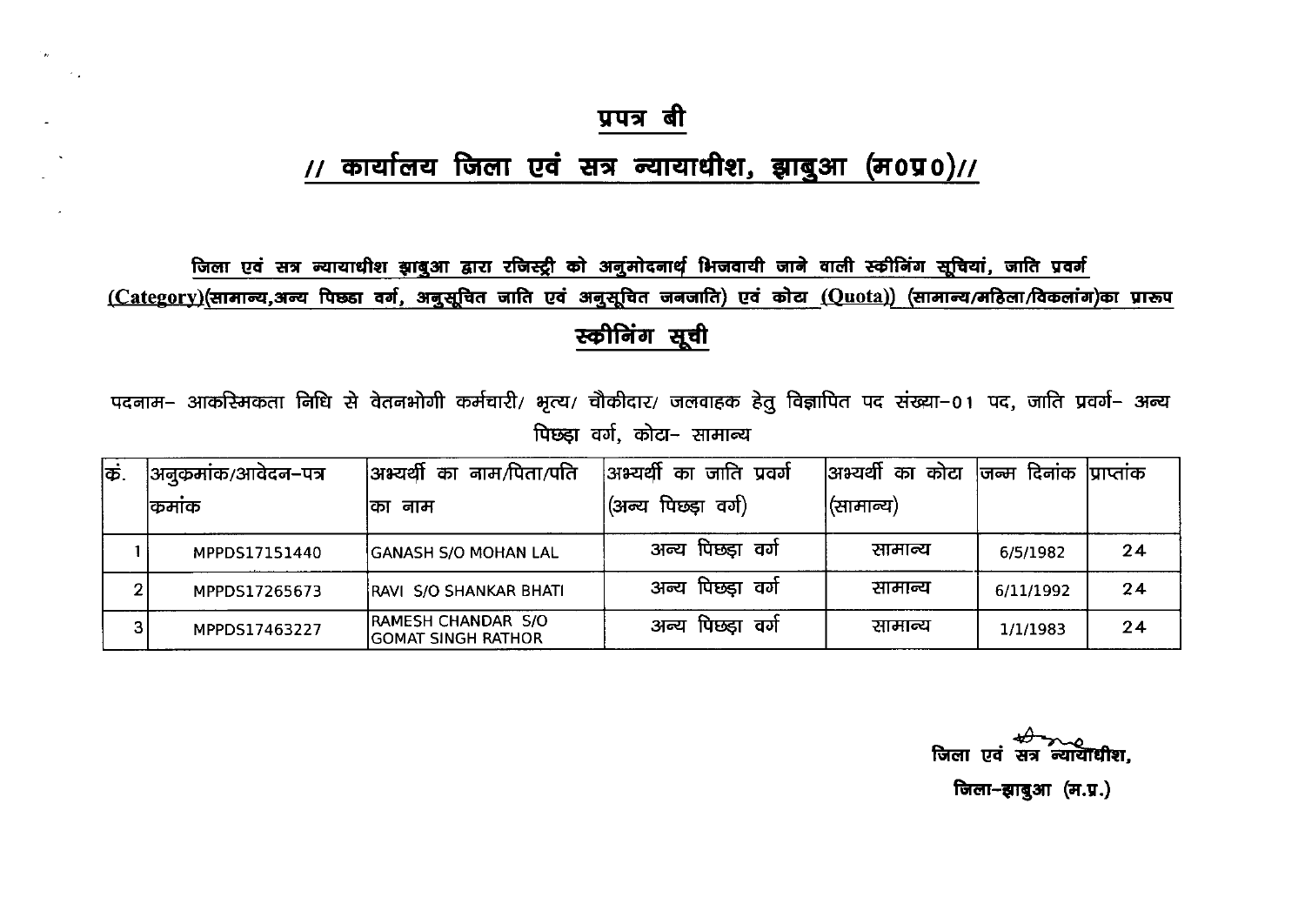#### // कार्यालय जिला एवं सत्र न्यायाधीश, झाबुआ (म0प्र0)//

जिला एवं सत्र न्यायाधीश झाबुआ द्वारा रजिस्ट्री को अनुमोदनार्थ भिजवायी जाने वाली स्कीनिंग सूचियां, जाति प्रवर्ग (Category)(सामान्य,अन्य पिछडा वर्ग, अनुसूचित जाति एवं अनुसूचित जनजाति) एवं कोटा (Quota)) (सामान्य/महिला/विकलांग)का

प्रारूप

स्कीनिंग सूची

पदनाम– आकस्मिकता निधि से वेतनभोगी कर्मचारी/ भृत्य/ चौकीदार/ जलवाहक हेतु विज्ञापित पद संख्या–07 पद, जाति प्रवर्ग– अ.ज.जा., कोटा- सामान्य

| क. | अनुकमांक/आवेदन–पत्र | अभ्यर्थी<br>नाम/पिता/पति<br>का                   | का जाति<br> अभ्यर्थी | अभ्यर्थी का<br>कोटा | जन्म दिनांक | <b>प्राप्ताक</b> |
|----|---------------------|--------------------------------------------------|----------------------|---------------------|-------------|------------------|
|    | कमांक               | नाम<br>का                                        | (अ.ज.जा.)<br>प्रवर्ग | (सामान्य)           |             |                  |
|    | MPPDS17110547       | SURENDRA SINGH S/O RATAN<br>SINGH DAMOR          | अ.ज.जा.              | सामान्य             | 1/1/1986    | 23               |
| 2  | MPPDS17132883       | SANJAY S/O SAKRIYA DEVDA                         | ।अ.ज.जा.             | सामान्य             | 5/8/1990    | 22               |
| 3  | MPPDS17135728       | DEVCHAND S/O KISHAN                              | अ.ज.जा.              | सामान्य             | 8/5/1995    | 21               |
| 4  | MPPDS17146569       | <b>JITENDRA S/O CHHAGAN</b><br><b>KATARA</b>     | ।अ.ज.जा.             | सामान्य             | 8/8/1988    | 21               |
| 5  | MPPDS17172666       | PUSHPENDRA SINGH S/O<br><b>SEKU CHOUHAN</b>      | ।अ.ज.जा.             | सामान्य             | 5/22/1994   | 21               |
| 6  | MPPDS17174957       | MAHESH S/O DILIPSINGH<br><b>CHOUHAN</b>          | ।अ.ज.जा.             | सामान्य             | 8/27/1981   | 21               |
| 7  | MPPDS17200802       | HATVARIYA S/O BHANWAR LAL अ.ज.जा.<br><b>MAVI</b> |                      | सामान्य             | 7/10/1993   | 21               |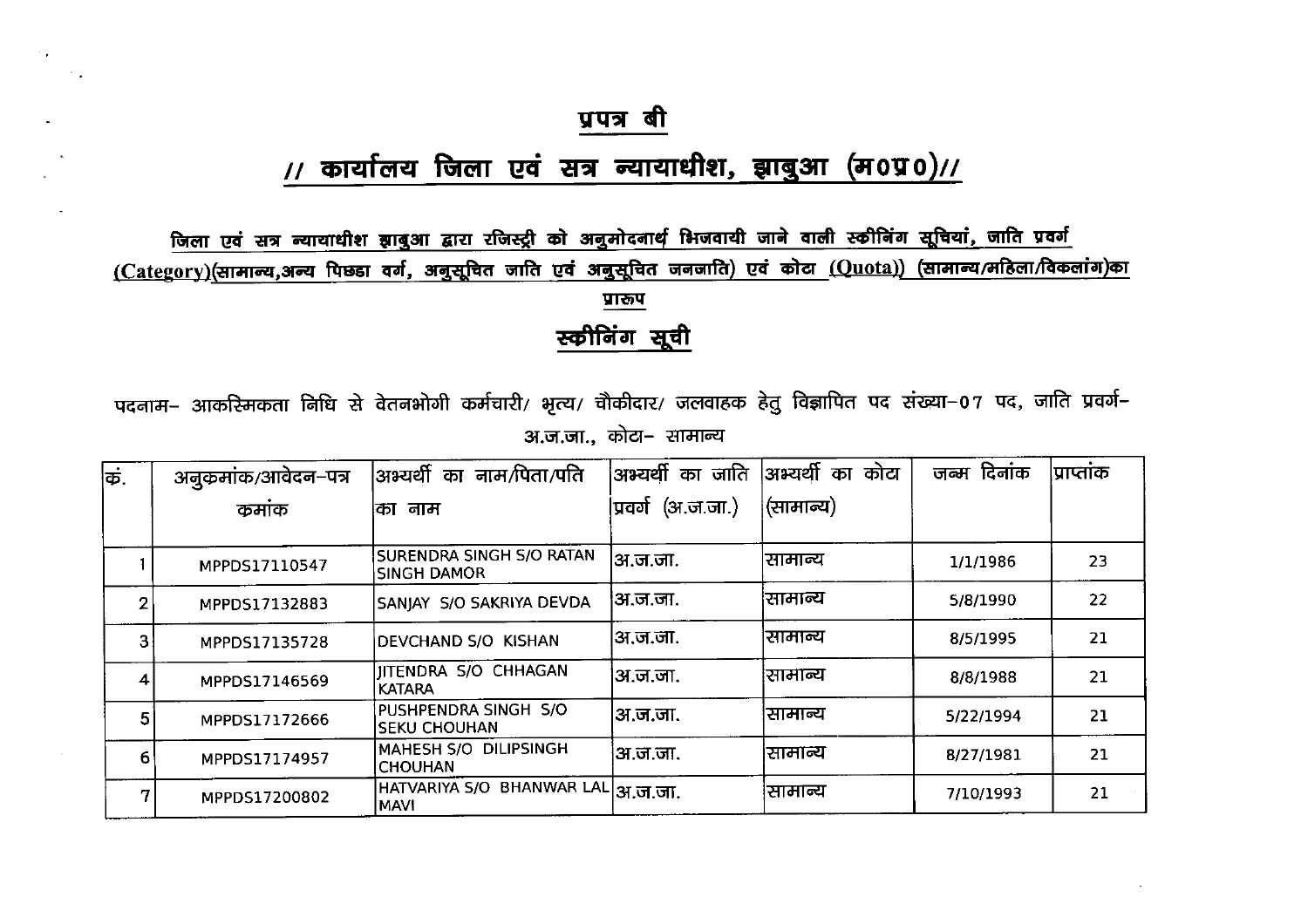| 8  | MPPDS17206352 | KALIYA S/O DHANSINGH<br><b>KATARA</b>       | अ.ज.जा.  | सामान्य | 5/10/1996  | 21 |
|----|---------------|---------------------------------------------|----------|---------|------------|----|
| 9  | MPPDS17206883 | BHERULAL S/O NANII<br><b>VADKHIYA</b>       | अ.ज.जा.  | सामान्य | 7/1/1997   | 21 |
| 10 | MPPDS17219162 | SAJAN S/O INDAR SINGH                       | अ.ज.जा.  | सामान्य | 1/2/1995   | 21 |
| 11 | MPPDS17225071 | AMIT S/O BAPU SINGH DAMOR                   | अ.ज.जा.  | सामान्य | 12/9/1992  | 21 |
| 12 | MPPDS17226174 | <b>IITENDRA S/O NIRBHAYSINGH</b>            | ।अ.ज.जा. | सामान्य | 8/15/1997  | 21 |
| 13 | MPPDS17273230 | ARPIT S/O SAVE SINGH<br><b>SINGADIYA</b>    | अ.ज.जा.  | सामान्य | 4/27/1990  | 21 |
| 14 | MPPDS17286443 | RAM S/O GUL SINGH DAMOR                     | अ.ज.जा.  | सामान्य | 6/12/1989  | 21 |
| 15 | MPPDS17153757 | TAN SINGH S/O KHIM CHAND<br><b>BABERIYA</b> | अ.ज.जा.  | सामान्य | 5/8/1984   | 20 |
| 16 | MPPDS17157342 | ANAND S/O BADRILAL<br><b>BHURIYA</b>        | अ.ज.जा.  | सामान्य | 12/4/1998  | 20 |
| 17 | MPPDS17295332 | DHANSINGH S/O NARBAT<br><b>SINGH</b>        | अ.ज.जा.  | सामान्य | 2/3/1993   | 20 |
| 18 | MPPDS17303251 | KISHAN S/O BHAGVAN<br><b>SOLANKI</b>        | अ.ज.जा.  | सामान्य | 1/21/1997  | 20 |
| 19 | MPPDS17306799 | PRAKASH S/O RAMCHAND<br><b>BHURIYA</b>      | अ.ज.जा.  | सामान्य | 2/3/1995   | 20 |
| 20 | MPPDS17322929 | VIBHOR S/O LAXMI GOUD                       | ।अ.ज.जा. | सामान्य | 4/20/1993  | 20 |
| 21 | MPPDS17330274 | RATAN SINGH S/O HIRIYA<br><b>BHURIYA</b>    | अ.ज.जा.  | सामान्य | 5/27/1992  | 20 |
| 22 | MPPDS17375771 | VIRENDRA S/O META BHABOR                    | ।अ.ज.जा. | सामान्य | 2/18/1995  | 20 |
| 23 | MPPDS17379386 | RAJENDRA S/O NANDA<br><b>BHURIYA</b>        | अ.ज.जा.  | सामान्य | 5/15/1989  | 20 |
| 24 | MPPDS17384124 | PANKAJ S/O GALA BABERIYA                    | अ.ज.जा.  | सामान्य | 2/3/1991   | 20 |
| 25 | MPPDS17396421 | RAKESH S/O DHOOMSINGH<br><b>MACHAR</b>      | अ.ज.जा.  | सामान्य | 10/21/1989 | 20 |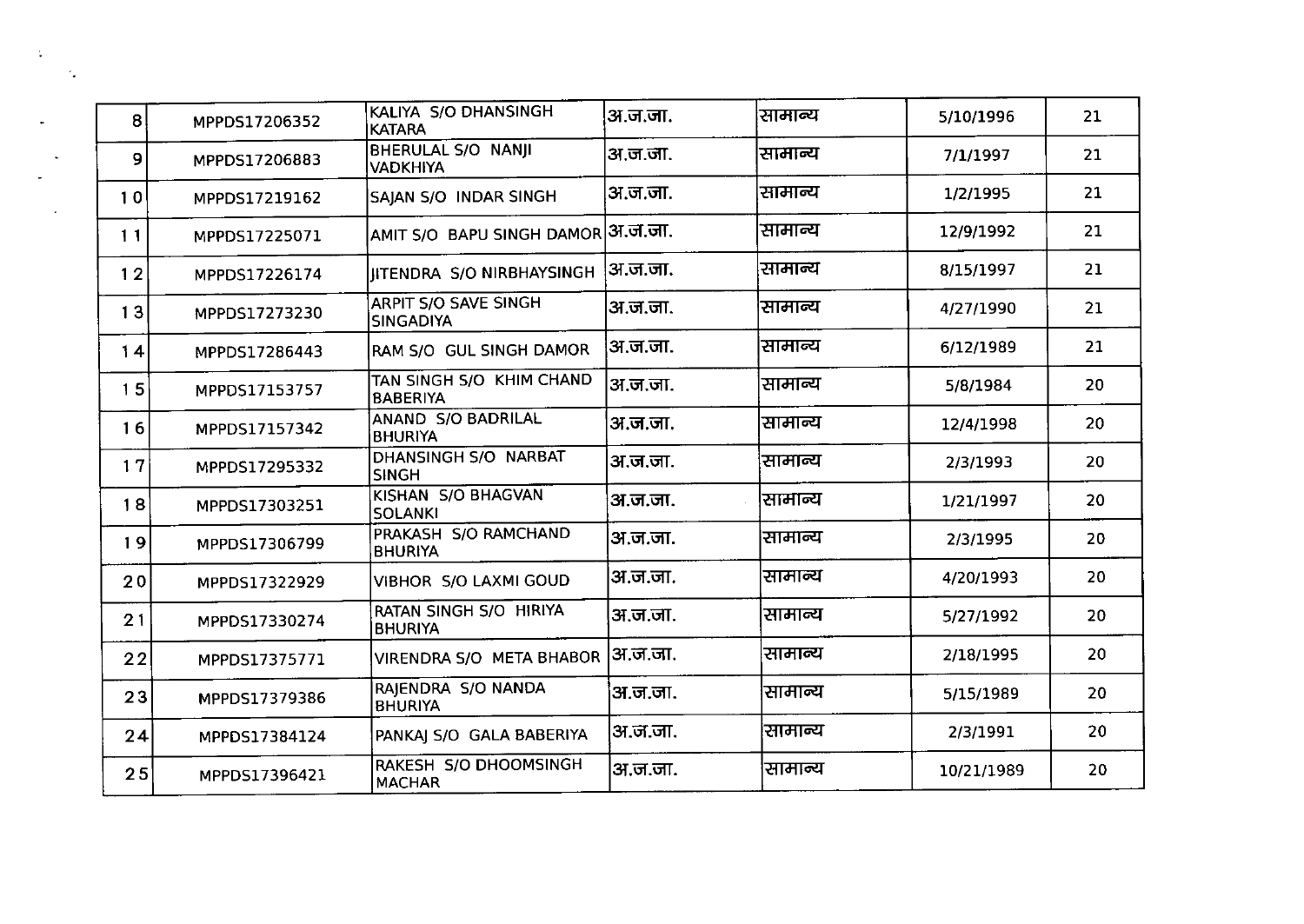| 26              | MPPDS17397368 | RAHUL S/O SHAMBHUSINGH<br><b>BARIYA</b>                | ।अ.ज.जा. | सामान्य | 4/24/1994 | 20 |
|-----------------|---------------|--------------------------------------------------------|----------|---------|-----------|----|
| 27              | MPPDS17399998 | KALU S/O MUNNALAL<br><b>NALWAYA</b>                    | ।अ.ज.जा. | सामान्य | 8/1/1997  | 20 |
| 28              | MPPDS17418004 | YOGESH S/O KASHMIR<br><b>BHURIYA</b>                   | ।अ.ज.जा. | सामान्य | 3/8/1998  | 20 |
| 29              | MPPDS17448329 | <b>ARJUN SINGH S/O</b><br><b>RAMESHCHANDRA CHOUHAN</b> | अ.ज.जा.  | सामान्य | 7/20/1992 | 20 |
| 30 <sup>1</sup> | MPPDS17451013 | MAGAN SINGH S/O MADHAU<br><b>BAMNIYA</b>               | ।अ.ज.जा. | सामान्य | 11/1/1993 | 20 |
| 31              | MPPDS17460006 | SOHAN SINGH S/O ANSINGH<br><b>BHURIYA</b>              | अ.ज.जा.  | सामान्य | 3/2/1992  | 20 |
| 32              | MPPDS17474363 | <b>GOPAL S/O BHALJI RATHORE</b>                        | अ.ज.जा.  | सामान्य | 5/8/1995  | 20 |

 $\ddot{\phantom{a}}$ 

 $\mathcal{F}_{\mathbf{z}}$ 

*<del>्री प्राप्ती हैं।</del>*<br>ज़िला एवं सत्र न्यायाधीश, जिला-झाबुआ $($ म.प्र. $)$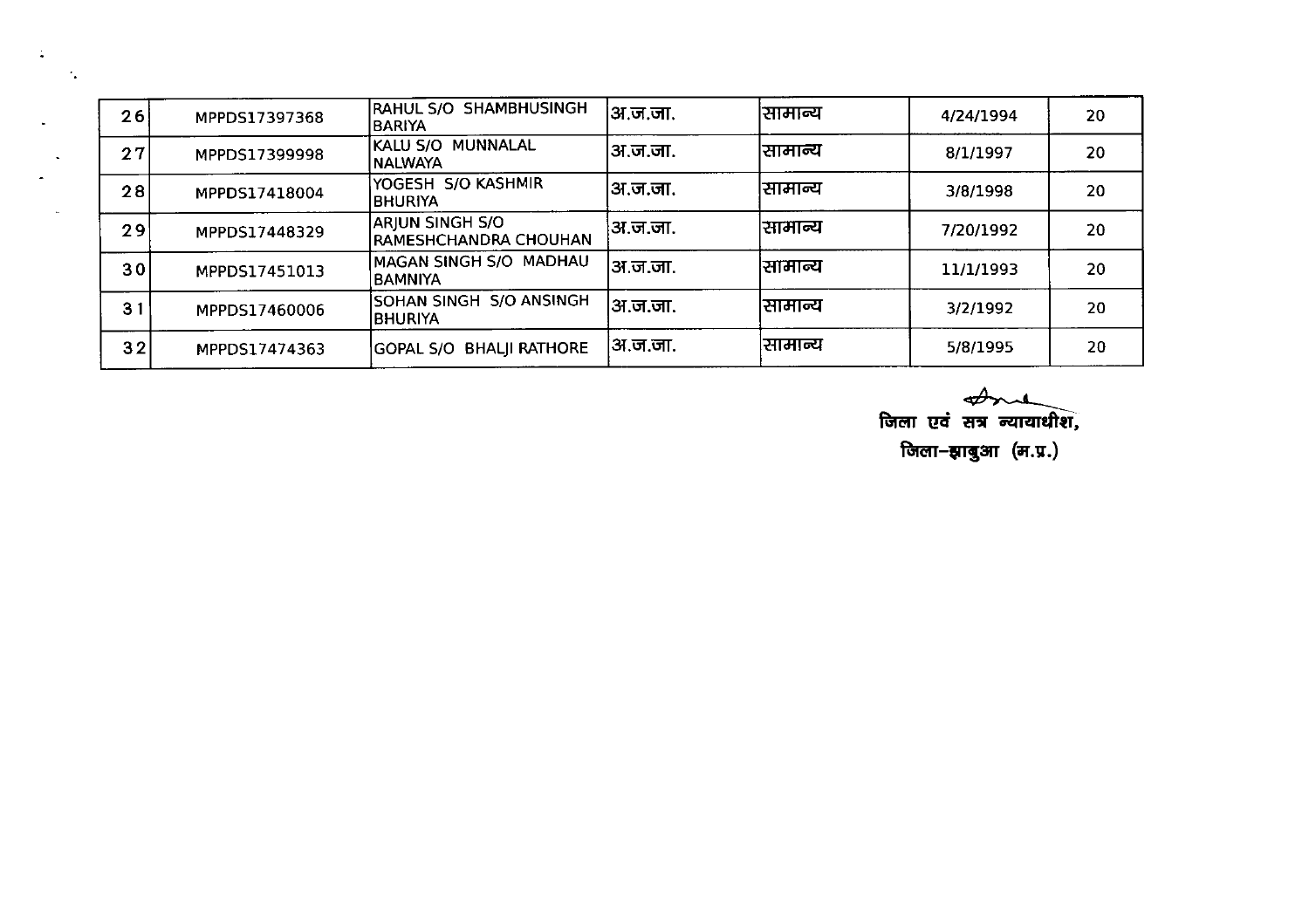$\overline{\phantom{a}}$  .

 $\sim$ 

#### // कार्यालय जिला एवं सत्र न्यायाधीश, झाबुआ (म0प्र0)//

जिला एवं सत्र न्यायाधीश झाबुआ द्वारा रजिस्ट्री को अनुमोदनार्थ भिजवायी जाने वाली स्कीनिंग सूचियां, जाति प्रवर्ग

 $(Category)$ (सामान्य,अन्य पिछ्डा वर्ग, अनुसूचित जाति एवं अनुसूचित जनजाति) एवं कोटा  $(Quota)$ ) (सामान्य/महिला/विकलांग)का

प्रारूप

स्कीनिंग सूची

पदनाम- आकरिमकता निधि से वेतनभोगी कर्मचारी/ भृत्य/ चौकीदार/ जलवाहक हेतु विज्ञापित पद संख्या–01 पद, जाति प्रवर्ग– अ.ज. जा., कोटा– महिला

| किं.           | अनुकमांक/आवेदन–पत्र | अभ्यर्थी<br>नाम/पिता/पति<br>का | अभ्यर्थी का जाति प्रवर्ग | अभ्यर्थी का     | जिन्म दिनांक | प्राप्ताक |
|----------------|---------------------|--------------------------------|--------------------------|-----------------|--------------|-----------|
|                | किमाक               | नाम<br>का                      | (अ.ज.जा.)                | (महिला)<br>कोटा |              |           |
|                | MPPDS17113858       | ANITA JUVANSINGH KHADIYA       | अ.ज.जा.                  | महिला           | 5/1/1980     | 23        |
| 2              | MPPDS17203144       | VINITA SOMJI GARWAL            | अ.ज.जा.                  | महिला           | 10/2/1991    | 21        |
| 3 <sub>1</sub> | MPPDS17317649       | REKHA BIJIYA GANAWA            | अ.ज.जा.                  | महिला           | 1/7/1997     | 20        |
| $\overline{4}$ | MPPDS17338708       | IKANKU MANSINGH CHOUHAN        | अ.ज.जा.                  | महिला           | 7/24/1985    | 20        |
| 5.             | MPPDS17473361       | PINKI RISHI VASUNIYA           | अ.ज.जा.                  | महिला           | 7/7/1996     | 20        |

जिला एवं सत्र न्यायाधीश,

जिला-झाबुआ (म.प्र.)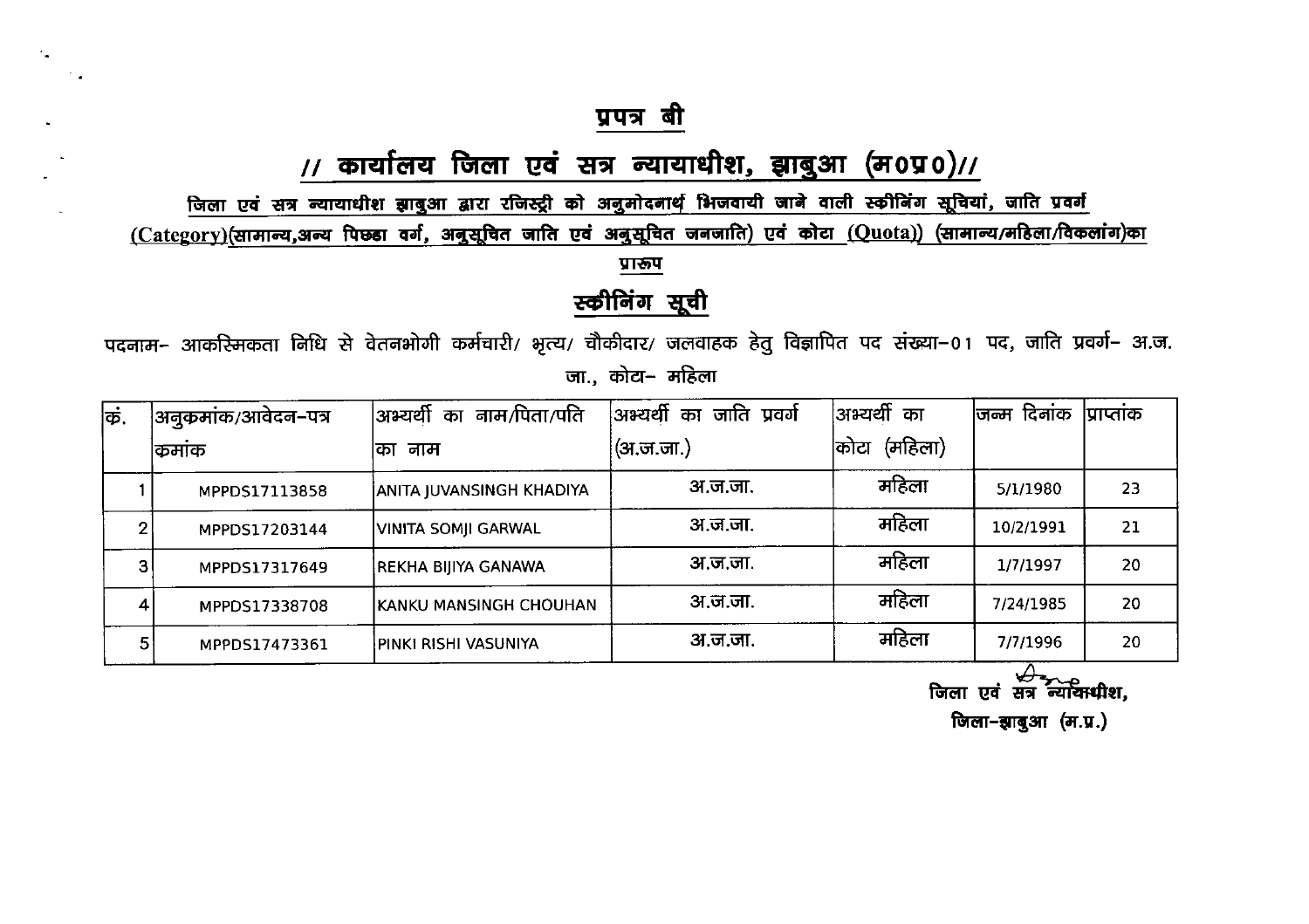# // कार्यालय जिला एवं सत्र न्यायाधीश, झाबुआ (म0प्र0)//

जिला एवं सत्र न्यायाधीश झाबुआ द्वारा रजिस्ट्री को अनुमोदनार्थ भिजवायी जाने वाली स्कीनिंग सूचियां, जाति प्रवर्ग <u>(Category)(सामान्य,अन्य पिछडा वर्ग, अनुसूचित जाति एवं अनुसूचित जनजाति) एवं कोटा (Quota)) (सामान्य/महिला/विकलांग)का</u>

प्रारूप

## स्कीनिंग सूची

पदनाम– आकस्मिकता निधि से वेतनभोगी कर्मचारी स्वीपर हेतु :-

विज्ञापित पद संख्या-02 पद, जाति प्रवर्ग- अ.ज.जा., कोटा- सामान्य

| कं. | अनुकमांक/आवेदन–पत्र | नाम/पिता/पति का<br><sup> </sup> अभ्यर्थी<br>का      | का जाति<br> अभ्यर्थी    | अभ्यर्थी का | दिनांक<br>जन्म | प्राप्ताक |
|-----|---------------------|-----------------------------------------------------|-------------------------|-------------|----------------|-----------|
|     | किमाक               | ।नाम                                                | (3I.5.5II.)<br> प्रवर्ग | कोटा        |                |           |
|     |                     |                                                     |                         | (सामान्य)   |                |           |
|     | MPPDS17123451       | <b>VEL SINGH S/O BHUVAN SINGH</b><br><b>VASKELA</b> | ।अ.ज.जा.                | सामान्य     | 12/17/1994     | 201       |
| 2   | MPPDS17199951       | MADHAV S/O TERSINGH DAWAR                           | ।अ.ज.जा.                | सामान्य     | 8/10/1992      | 201       |
| 3   | MPPDS17230783       | RAGHUNATH S/O JANGLA                                | ।अ.ज.जा.                | राामान्य    | 1/8/1984       | 20        |
| 4   | MPPDS17245364       | RUPCHANDRA S/O RAMCHANDRA<br><b>NARVE</b>           | अ.ज.जा.                 | सामान्य     | 1/4/1991       | 20        |
| 5   | MPPDS17251977       | KAMAL SINGH S/O RUPSINGH PAL                        | अ.ज.जा.                 | सामान्य     | 9/22/1992      | 20        |
| 6.  | MPPDS17269888       | ALAMSINGH S/O BHADARSINGH<br>RAWAT                  | अ.ज.जा.                 | सामान्य     | 4/10/1998      | 20        |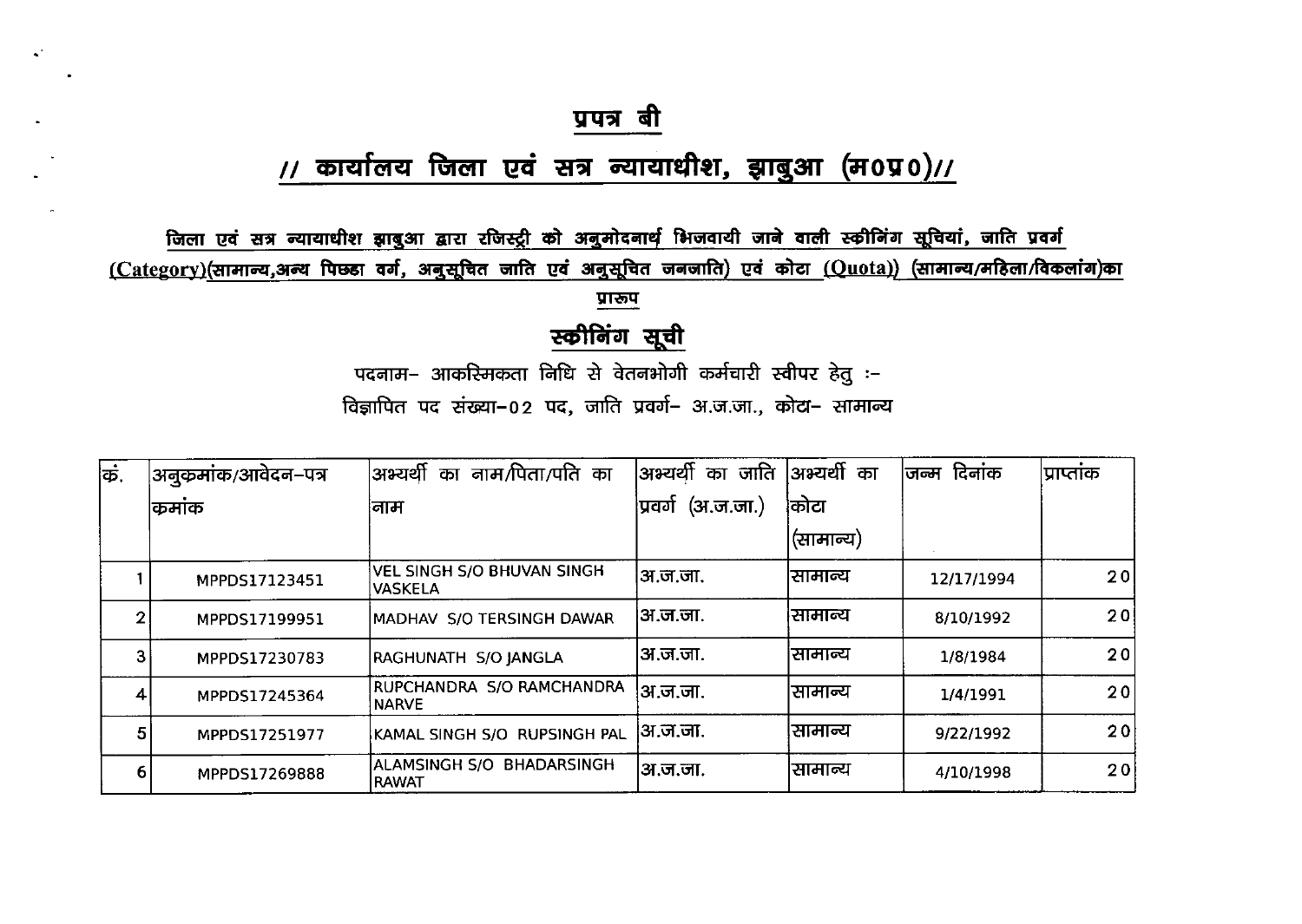| 7               | MPPDS17280626 | MUKESH S/O HURJI GARWAL                | ।अ.ज.जा. | सामान्य | 11/10/1992 | 20  |
|-----------------|---------------|----------------------------------------|----------|---------|------------|-----|
| 8               | MPPDS17286315 | KHADAK SINGH S/O AMAR SINGH<br>IWASKEL | ।अ.ज.जा. | सामान्य | 7/4/1996   | 20  |
| 9               | MPPDS17372763 | BHUR SINGH S/O CHAMARIYA               | ।अ.ज.जा. | सामान्य | 6/5/1993   | 201 |
| 10 <sub>l</sub> | MPPDS17435977 | RAJU S/O BADIYA SINGAD                 | अ.ज.जा.  | सामान्य | 7/5/1992   | 201 |

 $\sim$ 

 $\mathcal{L}_\mathrm{m}$ 

 $\epsilon_{\bullet}$ 

*के*<br>जिला एवं सत्र न्यायाधीश, जिला-झाबुआ $($ म.प्र. $)$